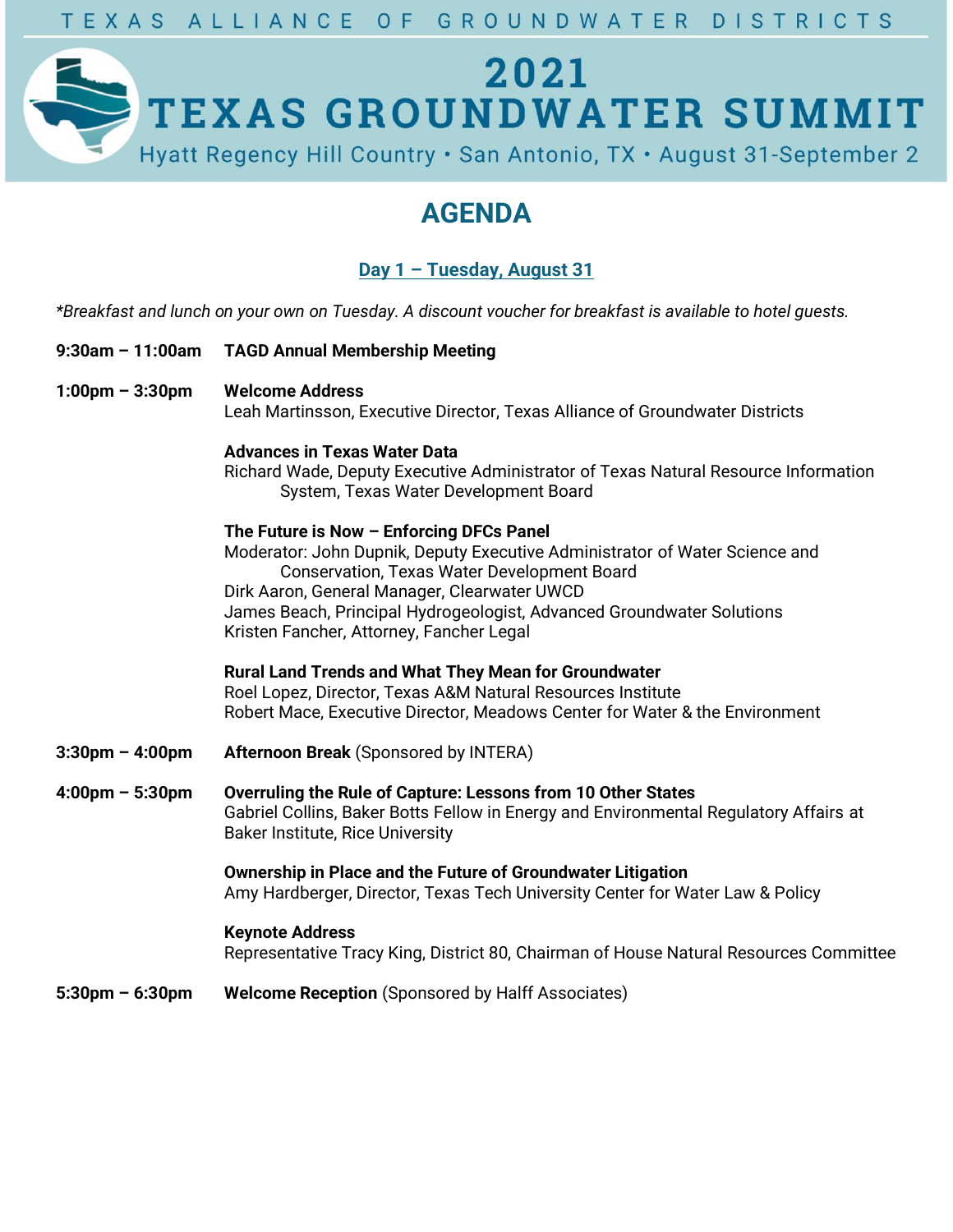# 2021 TEXAS GROUNDWATER SUMMIT Hyatt Regency Hill Country . San Antonio, TX . August 31-September 2

## **Day 2 – Wednesday, September 1**

- **7:45am – 8:15am Breakfast** (Sponsored by Glasscock Groundwater Conservation District)
- **8:15am – 10:00am Welcome Address**

Zach Holland, President, Texas Alliance of Groundwater Districts

#### **Investing in Groundwater's Future Panel**

Moderator: Sarah Schlessinger, Chief Executive Officer, Texas Water Foundation Meredith Allen, General Manager, Sutton County UWCD Vanessa Escobar, General Manager, Barton Springs Edwards Aquifer Conservation District Steve Walthour, General Manager, North Plains GCD

### **Legislative Debrief Panel**

Moderator: Leah Martinsson, Executive Director, Texas Alliance of Groundwater Districts Trent Hightower, Assistant General Counsel, Texas Rural Water Association Sarah Kirkle, Director of Policy & Legislative Affairs, Texas Water Conservation Association CJ Tredway, Consultant, Texas Oil & Gas Association

- **10:00am – 10:30am Morning Break** (Sponsored by INTERA)
- **10:30am – 12:00pm Keynote Address** Brooke Paup, Chairwoman, Texas Water Development Board

#### **Legislator Remarks**

Representative Rhetta Bowers, District 113, Texas House of Representatives Senator Sarah Eckhardt, District 14, Texas Senate Senator Drew Springer, District 30, Texas Senate

**Flexibility Considerations of the American Recovery Plan Act and Texas Water** Carlos Rubinstein, Principal, RSAH2O LLC

**12:00pm – 1:30pm Luncheon** (Sponsored by Water Grows)

**1:30pm – 3:00pm Breakout Track A – Groundwater Fundamentals for Board and Staff** *\*This breakout session will be repeated in the 3:30pm-5:00pm block\** **The Nuts and Bolts of Chapter 36** Greg Ellis, Attorney, GM Ellis Law Firm **Technical Tools in the GCD Toolbox** Amy Bush, Hydrologist, RMBJ Geo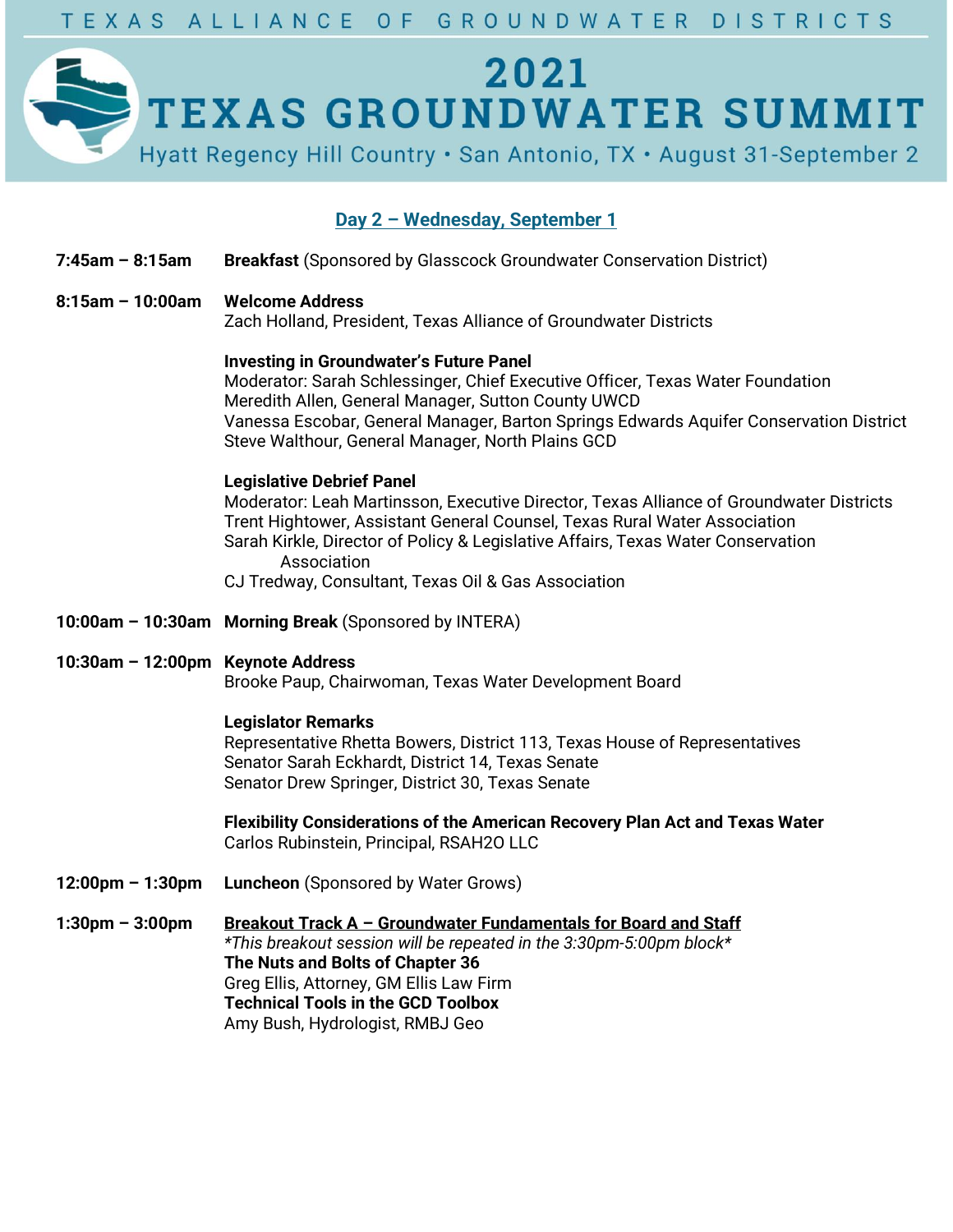

## **Day 2 – Wednesday, September 1 (continued)**

| <b>Breakout Track B: Aguifer Mapping and Modeling Tools for Decision-Making</b><br>Mapping and Modeling Faults in the Middle Trinity Aquifer<br>Michelle Sutherland, Groundwater Resource Engineer, Michelle Sutherland LLC<br>Leveraging Technology to Provide Enhanced Access to Groundwater Models<br>James Schneider, Technical Leader, Olsson Associates<br>Groundwater Data Analysis and Visualization - Understanding and<br><b>Communicating the Status of Your Aquifers</b><br>Micaela Pedrazas, Hydrogeologist, LRE Water                                                                                                                                                                                                                                                                                                                                                                                            |
|--------------------------------------------------------------------------------------------------------------------------------------------------------------------------------------------------------------------------------------------------------------------------------------------------------------------------------------------------------------------------------------------------------------------------------------------------------------------------------------------------------------------------------------------------------------------------------------------------------------------------------------------------------------------------------------------------------------------------------------------------------------------------------------------------------------------------------------------------------------------------------------------------------------------------------|
| <b>Breakout Track C: Addressing Challenges in Groundwater Management</b><br><b>GCD and County Tools for Addressing Growth</b><br>Zach Holland, General Manager, Bluebonnet GCD<br>District Dilemma: Mandates, Monitoring, and Finding Funding to Pay for It All<br>Trey Gerfers, Board President, Presidio County UWCD<br><b>Groundwater Well Assistance Program: A Public Benefits Tool</b><br>Bobby Bazan, Water Resource Specialist, Post Oak Savannah GCD                                                                                                                                                                                                                                                                                                                                                                                                                                                                  |
| <b>Afternoon Break (Sponsored by INTERA)</b>                                                                                                                                                                                                                                                                                                                                                                                                                                                                                                                                                                                                                                                                                                                                                                                                                                                                                   |
| Breakout Track A - Groundwater Fundamentals for Board and Staff<br>*This is a repeat of the sessions in the 1:30pm-3:00pm block*<br>The Nuts and Bolts of Chapter 36<br>Greg Ellis, Attorney, GM Ellis Law Firm<br><b>Technical Tools in the GCD Toolbox</b><br>Amy Bush, Hydrologist, RMBJ Geo                                                                                                                                                                                                                                                                                                                                                                                                                                                                                                                                                                                                                                |
| Breakout Track B: Expanding Our Understanding of Groundwater/Surface Water<br><b>Interaction</b><br>Analytical Tools for the Regional Evaluation of Surface Water-Groundwater Interactions<br>Bill Hutchison, Independent Groundwater Consultant<br>Development of a Geochemical Framework to Characterize Complex Aquifer<br><b>Recharge-Discharge Relations</b><br>Rebecca Nunu, Scientist, Southwest Research Institute<br><b>Brazos River Streamflow Depletion Due to Alluvial Well Pumping</b><br>Jordan Furnans, Vice President-Texas Operations, LRE Water<br>Breakout Track C: Groundwater Management Game<br>*This game simulates the challenges and tradeoffs in balancing groundwater supply and<br>demand. Space is limited - learn more and reserve your spot here*<br>Vanessa Puig-Williams, Texas Water Program Director, Environmental Defense Fund<br>Dan Mueller, Senior Manager, Environmental Defense Fund |
|                                                                                                                                                                                                                                                                                                                                                                                                                                                                                                                                                                                                                                                                                                                                                                                                                                                                                                                                |